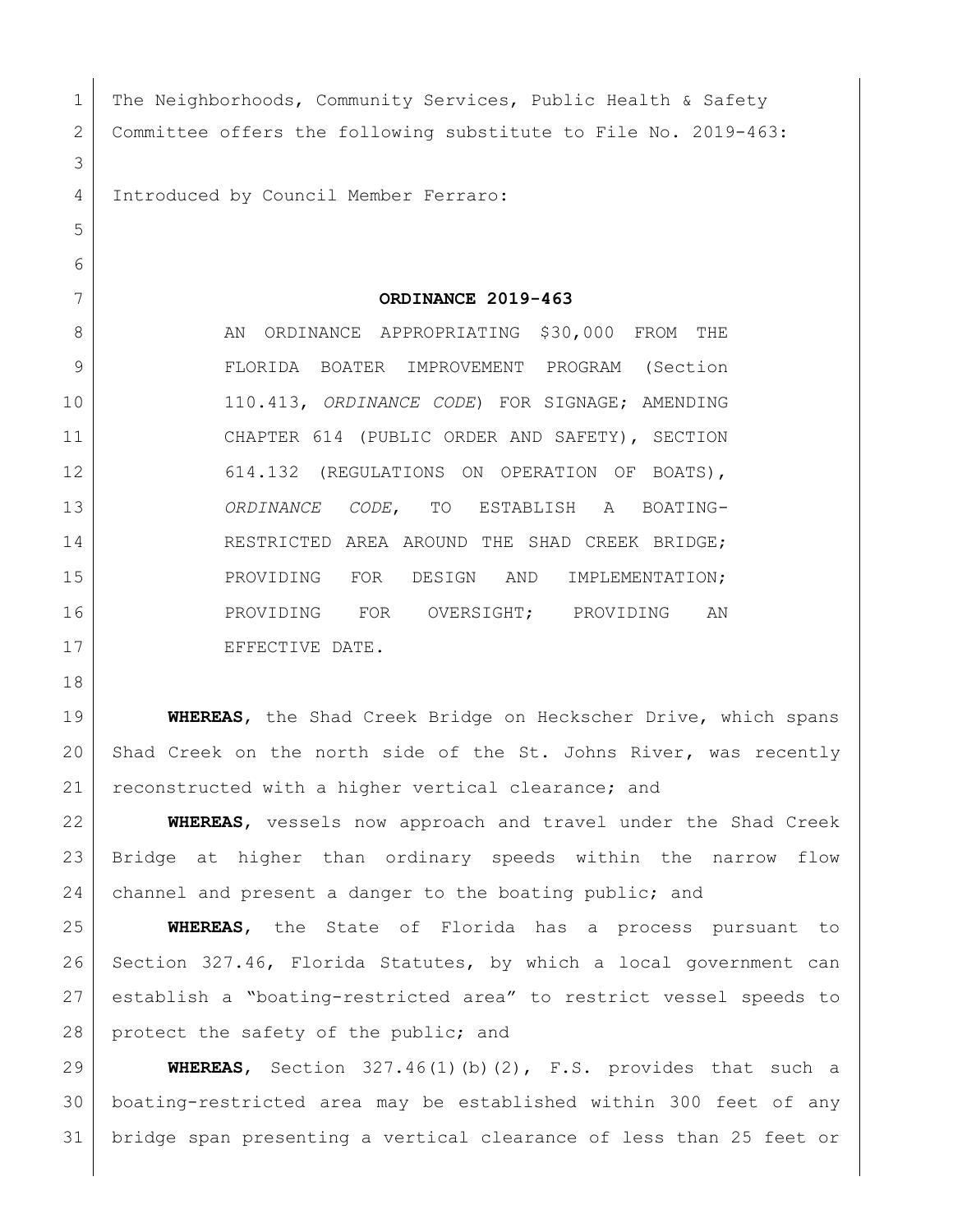1 a horizontal clearance of less than 100 feet; and

2 **WHEREAS**, the Shad Creek Bridge has both a vertical clearance 3 of less than 25 feet and a horizontal clearance of less than 100 4 feet; and

 **WHEREAS**, Board approval by the Florida Fish and Wildlife Conservation Commission ("FWC") is not required for ordinances adopted pursuant to Section 327.46(1)(b), F.S., however the regulatory markers indicating the extent of the boating-restricted area must be permitted by FWC pursuant to Section 327.41, F.S. and 10 Rule 68D-23, Florida Administrative Code; and

11 **WHEREAS**, FWC does not provide the markers or dictate the type 12 of marker, whether a fixed piling with attached signs, or a buoy 13 anchored to the creek bottom, so as the entity responsible for the 14 | placement and maintenance of the markers, that decision is left to 15 the City, now therefore

16 **BE IT ORDAINED** by the Council of the City of Jacksonville:

17 **Section 1. Appropriation.** For the 2018-2019 fiscal year, 18 within the City's budget, there are hereby appropriated the 19 indicated sum(s) from the account(s) listed in subsection (a) to 20 the account (s) listed in subsection (b):

21 (The account information is attached hereto as **Revised Exhibit 1**, 22 and incorporated herein by this reference)

23 (a) Appropriated from:

24 See **Revised Exhibit 1** \$30,000

25 (b) Appropriated to:

26 See **Revised Exhibit 1** \$30,000

 (c) **Explanation of the appropriation** – The funding above is to provide \$30,000 from investment pool earnings to other construction costs within the Florida Boater Improvement Program for the placement of "Slow Speed/Minimum Wake" signs in the St. 31 Johns River and Shad Creek, to notify the boating public that a

 $-2 -$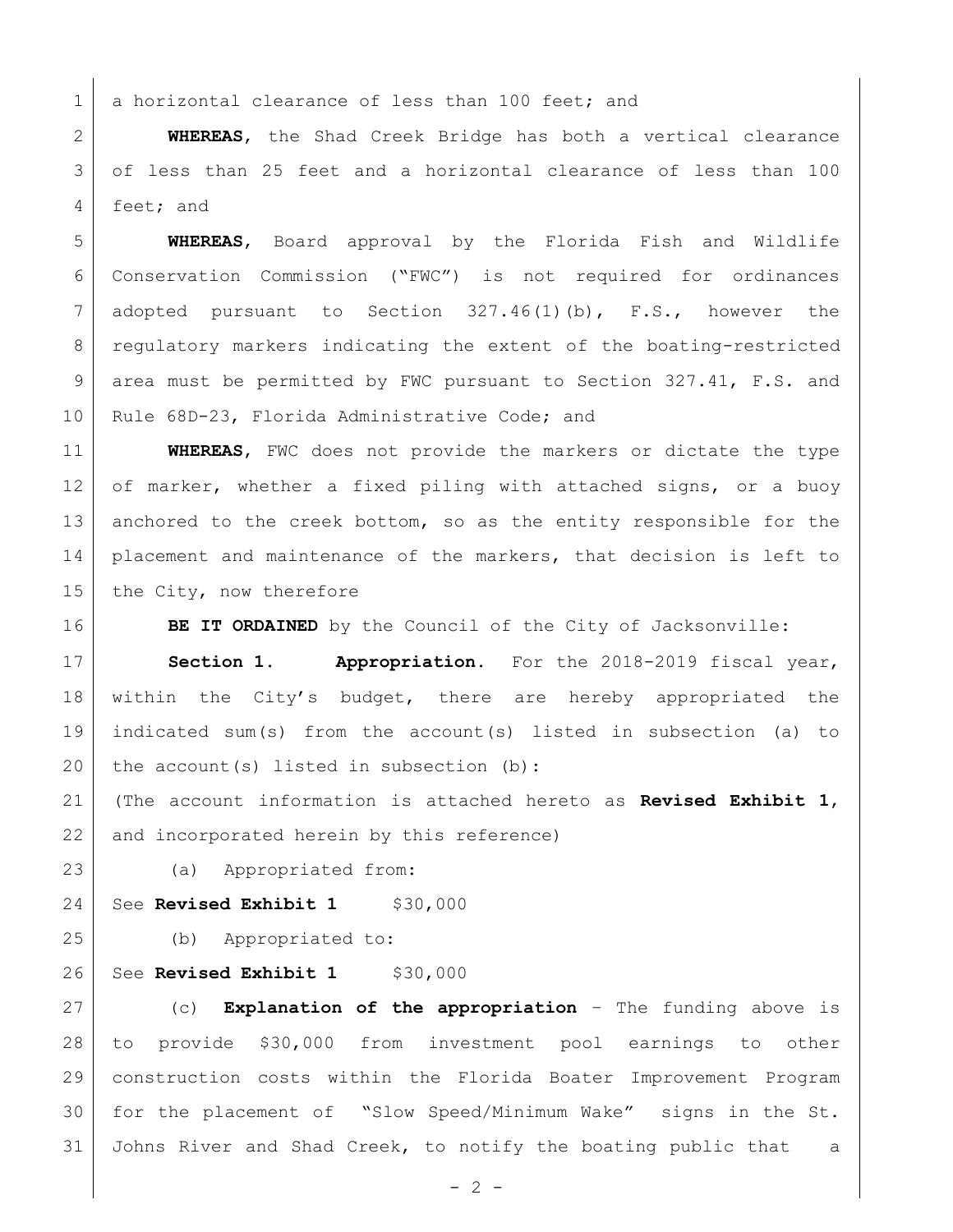1 boating-restricted area has been created.

 **Section 2. Purpose.** The purpose of this appropriation is to 3 permit, construct or purchase, and install signs notifying the boating public of the creation of the Shad Creek Bridge boating- restricted area pursuant to Section 327.46(1)(b)(2), Florida Statutes. This boating-restricted area will require boaters to operate their vessels at "Slow Speed, Minimum Wake" within the 8 area. To the extent the cost(s) is defrayed by other entities, the amount appropriated herein shall remain in the Florida Boaters Improvement Fund and be available for future appropriation. Pursuant to the provisions of Section 110.413, *Ordinance Code*, funds may be distributed by the Director of Finance and Administration for purposes set forth in this ordinance upon the 14 written request from the Director of Parks, Recreation and Community Services, or his designee. Any funds not utilized for 16 | this purpose shall be returned to the source of funding.

 **Section 3. Amending Section 614.132 (Regulations on operation of boats), Chapter 614 (Public Order and Safety).** Chapter 614 (Public Order and Safety), Section 614.132 (Regulations on operation of boats), *Ordinance Code***,** is amended, in part, to 21 read as follows:

**CHAPTER 614 – PUBLIC ORDER AND SAFETY**

**\* \* \***

Sec. 614.132 - Regulations on operation of boats.

**\* \* \***

**\* \* \***

 (c) The following areas are hereby designated as slow speed minimum wake zones within the waters of Duval County:

 (9) Within 100 yards (300 feet) on both sides of the Shad Creek Bridge on Heckscher Drive, located at Lat. 30°16'49" N./Long. 81°42'21" W., from shore to shore.